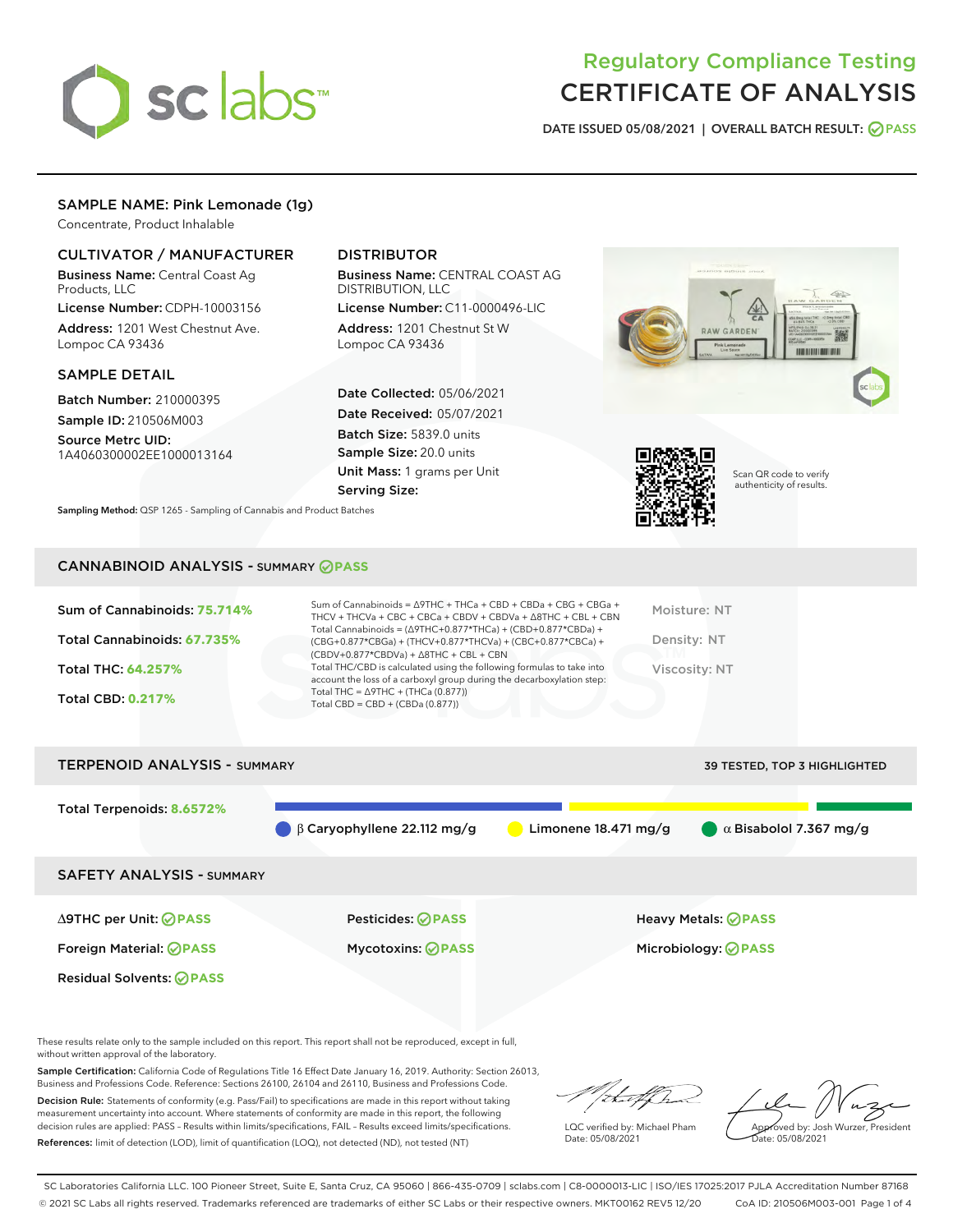



PINK LEMONADE (1G) | DATE ISSUED 05/08/2021 | OVERALL BATCH RESULT:  $\bigcirc$  PASS

#### CANNABINOID TEST RESULTS - 05/07/2021 2 PASS

Tested by high-performance liquid chromatography with diode-array detection (HPLC-DAD). **Method:** QSP 1157 - Analysis of Cannabinoids by HPLC-DAD

#### TOTAL CANNABINOIDS: **67.735%**

Total Cannabinoids (Total THC) + (Total CBD) + (Total CBG) + (Total THCV) + (Total CBC) + (Total CBDV) + ∆8THC + CBL + CBN

TOTAL THC: **64.257%** Total THC (∆9THC+0.877\*THCa)

TOTAL CBD: **0.217%**

Total CBD (CBD+0.877\*CBDa)

TOTAL CBG: 1.94% Total CBG (CBG+0.877\*CBGa)

TOTAL THCV: 0.203% Total THCV (THCV+0.877\*THCVa)

TOTAL CBC: 1.118% Total CBC (CBC+0.877\*CBCa)

TOTAL CBDV: ND Total CBDV (CBDV+0.877\*CBDVa)

| <b>COMPOUND</b>  | LOD/LOQ<br>(mg/g)          | <b>MEASUREMENT</b><br><b>UNCERTAINTY</b><br>(mg/g) | <b>RESULT</b><br>(mg/g) | <b>RESULT</b><br>(%) |
|------------------|----------------------------|----------------------------------------------------|-------------------------|----------------------|
| <b>THCa</b>      | 0.05/0.14                  | ±15.898                                            | 618.58                  | 61.858               |
| <b>A9THC</b>     | 0.06 / 0.26                | ±3.443                                             | 100.08                  | 10.008               |
| <b>CBGa</b>      | 0.1/0.2                    | ±0.76                                              | 14.5                    | 1.45                 |
| <b>CBCa</b>      | 0.07 / 0.28                | ±0.540                                             | 11.04                   | 1.104                |
| <b>CBG</b>       | 0.06/0.19                  | ±0.262                                             | 6.64                    | 0.664                |
| <b>CBDa</b>      | 0.02/0.19                  | ±0.072                                             | 2.48                    | 0.248                |
| <b>THCVa</b>     | 0.07 / 0.20                | ±0.111                                             | 2.32                    | 0.232                |
| <b>CBC</b>       | 0.2 / 0.5                  | ±0.04                                              | 1.5                     | 0.15                 |
| $\triangle$ 8THC | 0.1 / 0.4                  | N/A                                                | <b>ND</b>               | <b>ND</b>            |
| <b>THCV</b>      | 0.1/0.2                    | N/A                                                | <b>ND</b>               | <b>ND</b>            |
| <b>CBD</b>       | 0.07/0.29                  | N/A                                                | <b>ND</b>               | <b>ND</b>            |
| <b>CBDV</b>      | 0.04/0.15                  | N/A                                                | <b>ND</b>               | <b>ND</b>            |
| <b>CBDVa</b>     | 0.03/0.53                  | N/A                                                | <b>ND</b>               | <b>ND</b>            |
| <b>CBL</b>       | 0.06 / 0.24                | N/A                                                | <b>ND</b>               | <b>ND</b>            |
| <b>CBN</b>       | 0.1/0.3                    | N/A                                                | <b>ND</b>               | <b>ND</b>            |
|                  | <b>SUM OF CANNABINOIDS</b> |                                                    | 757.14 mg/g             | 75.714%              |

#### **UNIT MASS: 1 grams per Unit**

| ∆9THC per Unit                        | 1120 per-package limit | 100.08 mg/unit<br><b>PASS</b> |
|---------------------------------------|------------------------|-------------------------------|
| <b>Total THC per Unit</b>             |                        | 642.57 mg/unit                |
| <b>CBD per Unit</b>                   |                        | <b>ND</b>                     |
| <b>Total CBD per Unit</b>             |                        | $2.17$ mg/unit                |
| Sum of Cannabinoids<br>per Unit       |                        | 757.14 mg/unit                |
| <b>Total Cannabinoids</b><br>per Unit |                        | 677.35 mg/unit                |
| <b>MOISTURE TEST RESULT</b>           | DENSITY TEST RESULT    | <b>VISCOSITY TEST RESULT</b>  |

**MOISTURE TEST RESULT**

Not Tested

Not Tested

Not Tested

#### TERPENOID TEST RESULTS - 05/08/2021

Terpene analysis utilizing gas chromatography-flame ionization detection (GC-FID). **Method:** QSP 1192 - Analysis of Terpenoids by GC-FID

| <b>COMPOUND</b>         | LOD/LOQ<br>(mg/g) | <b>MEASUREMENT</b><br><b>UNCERTAINTY</b><br>(mg/g) | <b>RESULT</b><br>(mg/g) | <b>RESULT</b><br>(%) |
|-------------------------|-------------------|----------------------------------------------------|-------------------------|----------------------|
| $\beta$ Caryophyllene   | 0.004 / 0.012     | ±0.7872                                            | 22.112                  | 2.2112               |
| Limonene                | 0.005 / 0.016     | ±0.2641                                            | 18.471                  | 1.8471               |
| $\alpha$ Bisabolol      | 0.008 / 0.026     | ±0.3934                                            | 7.367                   | 0.7367               |
| $\alpha$ Humulene       | 0.009 / 0.029     | ±0.2173                                            | 6.768                   | 0.6768               |
| <b>Myrcene</b>          | 0.008 / 0.025     | ±0.0711                                            | 5.510                   | 0.5510               |
| Linalool                | 0.009/0.032       | ±0.1853                                            | 4.877                   | 0.4877               |
| <b>Terpineol</b>        | 0.016 / 0.055     | ±0.2241                                            | 3.650                   | 0.3650               |
| Fenchol                 | 0.010 / 0.034     | ±0.1238                                            | 3.199                   | 0.3199               |
| Ocimene                 | 0.011 / 0.038     | ±0.0929                                            | 2.893                   | 0.2893               |
| $\beta$ Pinene          | 0.004 / 0.014     | ±0.0258                                            | 2.241                   | 0.2241               |
| $\alpha$ Pinene         | 0.005 / 0.017     | ±0.0157                                            | 1.826                   | 0.1826               |
| Valencene               | 0.009 / 0.030     | ±0.1121                                            | 1.627                   | 0.1627               |
| Nerolidol               | 0.009 / 0.028     | ±0.0650                                            | 1.034                   | 0.1034               |
| trans-ß-Farnesene       | 0.008 / 0.025     | ±0.0266                                            | 0.749                   | 0.0749               |
| <b>Citronellol</b>      | 0.003/0.010       | ±0.0331                                            | 0.678                   | 0.0678               |
| <b>Borneol</b>          | 0.005 / 0.016     | ±0.0273                                            | 0.649                   | 0.0649               |
| Guaiol                  | 0.009 / 0.030     | ±0.0297                                            | 0.629                   | 0.0629               |
| Caryophyllene<br>Oxide  | 0.010 / 0.033     | ±0.0281                                            | 0.610                   | 0.0610               |
| Terpinolene             | 0.008 / 0.026     | ±0.0100                                            | 0.486                   | 0.0486               |
| Fenchone                | 0.009 / 0.028     | ±0.0081                                            | 0.279                   | 0.0279               |
| Geraniol                | 0.002 / 0.007     | ±0.0121                                            | 0.275                   | 0.0275               |
| Camphene                | 0.005 / 0.015     | ±0.0021                                            | 0.183                   | 0.0183               |
| Sabinene Hydrate        | 0.006 / 0.022     | ±0.0069                                            | 0.179                   | 0.0179               |
| Eucalyptol              | 0.006 / 0.018     | ±0.0031                                            | 0.123                   | 0.0123               |
| <b>Geranyl Acetate</b>  | 0.004 / 0.014     | ±0.0022                                            | 0.053                   | 0.0053               |
| $\gamma$ Terpinene      | 0.006 / 0.018     | ±0.0007                                            | 0.040                   | 0.0040               |
| Nerol                   | 0.003 / 0.011     | ±0.0013                                            | 0.029                   | 0.0029               |
| $\alpha$ Terpinene      | 0.005 / 0.017     | ±0.0003                                            | 0.022                   | 0.0022               |
| Isoborneol              | 0.004 / 0.012     | ±0.0005                                            | 0.013                   | 0.0013               |
| $\alpha$ Phellandrene   | 0.006 / 0.020     | N/A                                                | $\sim$ 00               | 100 <sub>1</sub>     |
| Sabinene                | 0.004 / 0.014     | N/A                                                | ND                      | <b>ND</b>            |
| 3 Carene                | 0.005 / 0.018     | N/A                                                | <b>ND</b>               | <b>ND</b>            |
| p-Cymene                | 0.005 / 0.016     | N/A                                                | ND                      | <b>ND</b>            |
| (-)-Isopulegol          | 0.005 / 0.016     | N/A                                                | ND                      | <b>ND</b>            |
| Camphor                 | 0.006 / 0.019     | N/A                                                | ND                      | ND                   |
| Menthol                 | 0.008 / 0.025     | N/A                                                | ND                      | ND                   |
| $R-(+)$ -Pulegone       | 0.003 / 0.011     | N/A                                                | ND                      | <b>ND</b>            |
| $\alpha$ Cedrene        | 0.005 / 0.016     | N/A                                                | ND                      | ND                   |
| Cedrol                  | 0.008 / 0.027     | N/A                                                | ND                      | <b>ND</b>            |
| <b>TOTAL TERPENOIDS</b> |                   |                                                    | 86.572 mg/g             | 8.6572%              |

SC Laboratories California LLC. 100 Pioneer Street, Suite E, Santa Cruz, CA 95060 | 866-435-0709 | sclabs.com | C8-0000013-LIC | ISO/IES 17025:2017 PJLA Accreditation Number 87168 © 2021 SC Labs all rights reserved. Trademarks referenced are trademarks of either SC Labs or their respective owners. MKT00162 REV5 12/20 CoA ID: 210506M003-001 Page 2 of 4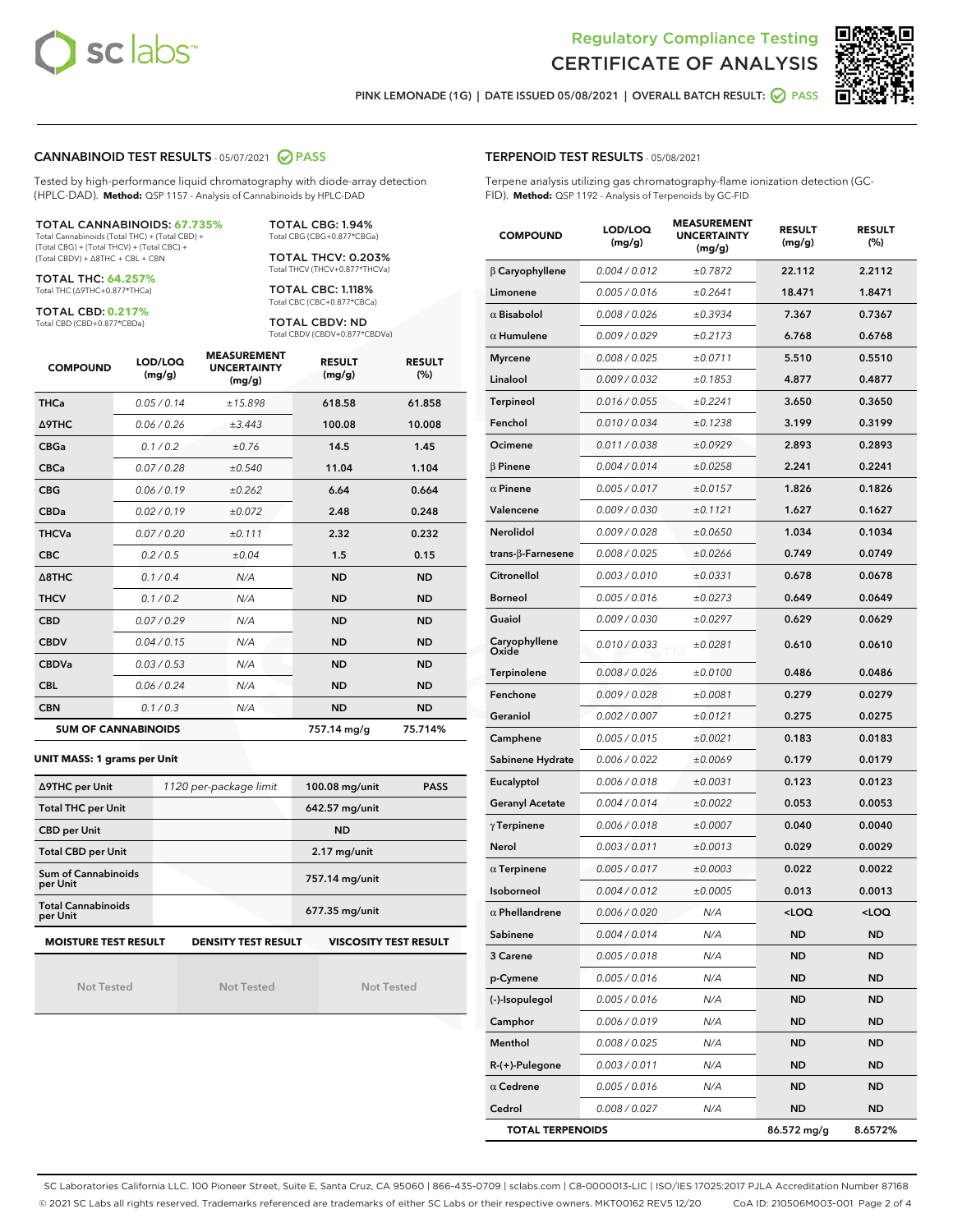



PINK LEMONADE (1G) | DATE ISSUED 05/08/2021 | OVERALL BATCH RESULT:  $\bigcirc$  PASS

# CATEGORY 1 PESTICIDE TEST RESULTS - 05/08/2021 2 PASS

Pesticide and plant growth regulator analysis utilizing high-performance liquid chromatography-mass spectrometry (HPLC-MS) or gas chromatography-mass spectrometry (GC-MS). \*GC-MS utilized where indicated. **Method:** QSP 1212 - Analysis of Pesticides and Mycotoxins by LC-MS or QSP 1213 - Analysis of Pesticides by GC-MS

| <b>COMPOUND</b>             | LOD/LOQ<br>$(\mu g/g)$ | <b>ACTION</b><br><b>LIMIT</b><br>$(\mu g/g)$ | <b>MEASUREMENT</b><br><b>UNCERTAINTY</b><br>$(\mu g/g)$ | <b>RESULT</b><br>$(\mu g/g)$ | <b>RESULT</b> |
|-----------------------------|------------------------|----------------------------------------------|---------------------------------------------------------|------------------------------|---------------|
| Aldicarb                    | 0.03 / 0.08            | $\ge$ LOD                                    | N/A                                                     | <b>ND</b>                    | <b>PASS</b>   |
| Carbofuran                  | 0.02/0.05              | $>$ LOD                                      | N/A                                                     | <b>ND</b>                    | <b>PASS</b>   |
| Chlordane*                  | 0.03 / 0.08            | $\ge$ LOD                                    | N/A                                                     | <b>ND</b>                    | <b>PASS</b>   |
| Chlorfenapyr*               | 0.03/0.10              | $\ge$ LOD                                    | N/A                                                     | <b>ND</b>                    | <b>PASS</b>   |
| Chlorpyrifos                | 0.02 / 0.06            | $\ge$ LOD                                    | N/A                                                     | <b>ND</b>                    | <b>PASS</b>   |
| Coumaphos                   | 0.02 / 0.07            | $\ge$ LOD                                    | N/A                                                     | <b>ND</b>                    | <b>PASS</b>   |
| Daminozide                  | 0.02/0.07              | $>$ LOD                                      | N/A                                                     | <b>ND</b>                    | <b>PASS</b>   |
| <b>DDVP</b><br>(Dichlorvos) | 0.03/0.09              | $\ge$ LOD                                    | N/A                                                     | <b>ND</b>                    | <b>PASS</b>   |
| Dimethoate                  | 0.03/0.08              | $\ge$ LOD                                    | N/A                                                     | <b>ND</b>                    | <b>PASS</b>   |
| Ethoprop(hos)               | 0.03/0.10              | $>$ LOD                                      | N/A                                                     | <b>ND</b>                    | <b>PASS</b>   |
| Etofenprox                  | 0.02 / 0.06            | $\ge$ LOD                                    | N/A                                                     | <b>ND</b>                    | <b>PASS</b>   |
| Fenoxycarb                  | 0.03/0.08              | $\ge$ LOD                                    | N/A                                                     | <b>ND</b>                    | <b>PASS</b>   |
| Fipronil                    | 0.03/0.08              | $\ge$ LOD                                    | N/A                                                     | <b>ND</b>                    | <b>PASS</b>   |
| Imazalil                    | 0.02 / 0.06            | $\ge$ LOD                                    | N/A                                                     | <b>ND</b>                    | <b>PASS</b>   |
| <b>Methiocarb</b>           | 0.02 / 0.07            | $\ge$ LOD                                    | N/A                                                     | <b>ND</b>                    | <b>PASS</b>   |
| Methyl<br>parathion         | 0.03/0.10              | $\ge$ LOD                                    | N/A                                                     | <b>ND</b>                    | <b>PASS</b>   |
| <b>Mevinphos</b>            | 0.03/0.09              | $>$ LOD                                      | N/A                                                     | <b>ND</b>                    | <b>PASS</b>   |
| Paclobutrazol               | 0.02 / 0.05            | $\ge$ LOD                                    | N/A                                                     | <b>ND</b>                    | <b>PASS</b>   |
| Propoxur                    | 0.03/0.09              | $\ge$ LOD                                    | N/A                                                     | <b>ND</b>                    | <b>PASS</b>   |
| Spiroxamine                 | 0.03/0.08              | $\ge$ LOD                                    | N/A                                                     | <b>ND</b>                    | <b>PASS</b>   |
| Thiacloprid                 | 0.03/0.10              | $\ge$ LOD                                    | N/A                                                     | <b>ND</b>                    | <b>PASS</b>   |

#### CATEGORY 2 PESTICIDE TEST RESULTS - 05/08/2021 @ PASS

| <b>COMPOUND</b>          | LOD/LOQ<br>$(\mu g/g)$ | <b>ACTION</b><br><b>LIMIT</b><br>$(\mu g/g)$ | <b>MEASUREMENT</b><br><b>UNCERTAINTY</b><br>$(\mu g/g)$ | <b>RESULT</b><br>$(\mu g/g)$ | <b>RESULT</b> |
|--------------------------|------------------------|----------------------------------------------|---------------------------------------------------------|------------------------------|---------------|
| Abamectin                | 0.03/0.10              | 0.1                                          | N/A                                                     | <b>ND</b>                    | <b>PASS</b>   |
| Acephate                 | 0.02/0.07              | 0.1                                          | N/A                                                     | <b>ND</b>                    | <b>PASS</b>   |
| Acequinocyl              | 0.02/0.07              | 0.1                                          | N/A                                                     | <b>ND</b>                    | <b>PASS</b>   |
| Acetamiprid              | 0.02/0.05              | 0.1                                          | N/A                                                     | <b>ND</b>                    | <b>PASS</b>   |
| Azoxystrobin             | 0.02/0.07              | 0.1                                          | N/A                                                     | <b>ND</b>                    | <b>PASS</b>   |
| <b>Bifenazate</b>        | 0.01/0.04              | 0.1                                          | N/A                                                     | <b>ND</b>                    | <b>PASS</b>   |
| <b>Bifenthrin</b>        | 0.02 / 0.05            | 3                                            | N/A                                                     | <b>ND</b>                    | <b>PASS</b>   |
| <b>Boscalid</b>          | 0.03/0.09              | 0.1                                          | N/A                                                     | <b>ND</b>                    | <b>PASS</b>   |
| Captan                   | 0.19/0.57              | 0.7                                          | N/A                                                     | <b>ND</b>                    | <b>PASS</b>   |
| Carbaryl                 | 0.02/0.06              | 0.5                                          | N/A                                                     | <b>ND</b>                    | <b>PASS</b>   |
| Chlorantranilip-<br>role | 0.04/0.12              | 10                                           | N/A                                                     | <b>ND</b>                    | <b>PASS</b>   |
| Clofentezine             | 0.03/0.09              | 0.1                                          | N/A                                                     | <b>ND</b>                    | <b>PASS</b>   |

# CATEGORY 2 PESTICIDE TEST RESULTS - 05/08/2021 continued

| <b>COMPOUND</b>               | LOD/LOQ<br>(µg/g) | <b>ACTION</b><br><b>LIMIT</b><br>$(\mu g/g)$ | <b>MEASUREMENT</b><br><b>UNCERTAINTY</b><br>(µg/g) | <b>RESULT</b><br>(µg/g) | <b>RESULT</b> |
|-------------------------------|-------------------|----------------------------------------------|----------------------------------------------------|-------------------------|---------------|
| Cyfluthrin                    | 0.12 / 0.38       | $\overline{c}$                               | N/A                                                | <b>ND</b>               | <b>PASS</b>   |
| Cypermethrin                  | 0.11 / 0.32       | 1                                            | N/A                                                | <b>ND</b>               | <b>PASS</b>   |
| Diazinon                      | 0.02 / 0.05       | 0.1                                          | N/A                                                | <b>ND</b>               | <b>PASS</b>   |
| Dimethomorph                  | 0.03 / 0.09       | 2                                            | N/A                                                | <b>ND</b>               | <b>PASS</b>   |
| Etoxazole                     | 0.02 / 0.06       | 0.1                                          | N/A                                                | ND                      | <b>PASS</b>   |
| Fenhexamid                    | 0.03 / 0.09       | 0.1                                          | N/A                                                | ND                      | <b>PASS</b>   |
| Fenpyroximate                 | 0.02 / 0.06       | 0.1                                          | N/A                                                | ND                      | PASS          |
| Flonicamid                    | 0.03 / 0.10       | 0.1                                          | N/A                                                | ND                      | <b>PASS</b>   |
| Fludioxonil                   | 0.03 / 0.10       | 0.1                                          | N/A                                                | <b>ND</b>               | <b>PASS</b>   |
| Hexythiazox                   | 0.02 / 0.07       | 0.1                                          | N/A                                                | <b>ND</b>               | <b>PASS</b>   |
| Imidacloprid                  | 0.04 / 0.11       | 5                                            | N/A                                                | <b>ND</b>               | <b>PASS</b>   |
| Kresoxim-methyl               | 0.02 / 0.07       | 0.1                                          | N/A                                                | <b>ND</b>               | <b>PASS</b>   |
| Malathion                     | 0.03 / 0.09       | 0.5                                          | N/A                                                | <b>ND</b>               | <b>PASS</b>   |
| Metalaxyl                     | 0.02 / 0.07       | $\overline{c}$                               | N/A                                                | <b>ND</b>               | <b>PASS</b>   |
| Methomyl                      | 0.03/0.10         | 1                                            | N/A                                                | <b>ND</b>               | <b>PASS</b>   |
| Myclobutanil                  | 0.03 / 0.09       | 0.1                                          | N/A                                                | ND                      | <b>PASS</b>   |
| Naled                         | 0.02 / 0.07       | 0.1                                          | N/A                                                | ND                      | PASS          |
| Oxamyl                        | 0.04 / 0.11       | 0.5                                          | N/A                                                | <b>ND</b>               | <b>PASS</b>   |
| Pentachloronitro-<br>benzene* | 0.03/0.09         | 0.1                                          | N/A                                                | ND                      | <b>PASS</b>   |
| Permethrin                    | 0.04 / 0.12       | 0.5                                          | N/A                                                | ND                      | <b>PASS</b>   |
| Phosmet                       | 0.03 / 0.10       | 0.1                                          | N/A                                                | <b>ND</b>               | <b>PASS</b>   |
| Piperonylbu-<br>toxide        | 0.02 / 0.07       | 3                                            | N/A                                                | ND                      | PASS          |
| Prallethrin                   | 0.03 / 0.08       | 0.1                                          | N/A                                                | ND                      | <b>PASS</b>   |
| Propiconazole                 | 0.02 / 0.07       | 0.1                                          | N/A                                                | ND                      | PASS          |
| Pyrethrins                    | 0.04 / 0.12       | 0.5                                          | N/A                                                | <b>ND</b>               | <b>PASS</b>   |
| Pyridaben                     | 0.02 / 0.07       | 0.1                                          | N/A                                                | ND                      | PASS          |
| Spinetoram                    | 0.02 / 0.07       | 0.1                                          | N/A                                                | ND                      | <b>PASS</b>   |
| Spinosad                      | 0.02 / 0.07       | 0.1                                          | N/A                                                | <b>ND</b>               | <b>PASS</b>   |
| Spiromesifen                  | 0.02 / 0.05       | 0.1                                          | N/A                                                | ND                      | <b>PASS</b>   |
| Spirotetramat                 | 0.02 / 0.06       | 0.1                                          | N/A                                                | ND                      | <b>PASS</b>   |
| Tebuconazole                  | 0.02 / 0.07       | 0.1                                          | N/A                                                | ND                      | <b>PASS</b>   |
| Thiamethoxam                  | 0.03 / 0.10       | 5                                            | N/A                                                | ND                      | <b>PASS</b>   |
| Trifloxystrobin               | 0.03 / 0.08       | 0.1                                          | N/A                                                | <b>ND</b>               | PASS          |

SC Laboratories California LLC. 100 Pioneer Street, Suite E, Santa Cruz, CA 95060 | 866-435-0709 | sclabs.com | C8-0000013-LIC | ISO/IES 17025:2017 PJLA Accreditation Number 87168 © 2021 SC Labs all rights reserved. Trademarks referenced are trademarks of either SC Labs or their respective owners. MKT00162 REV5 12/20 CoA ID: 210506M003-001 Page 3 of 4